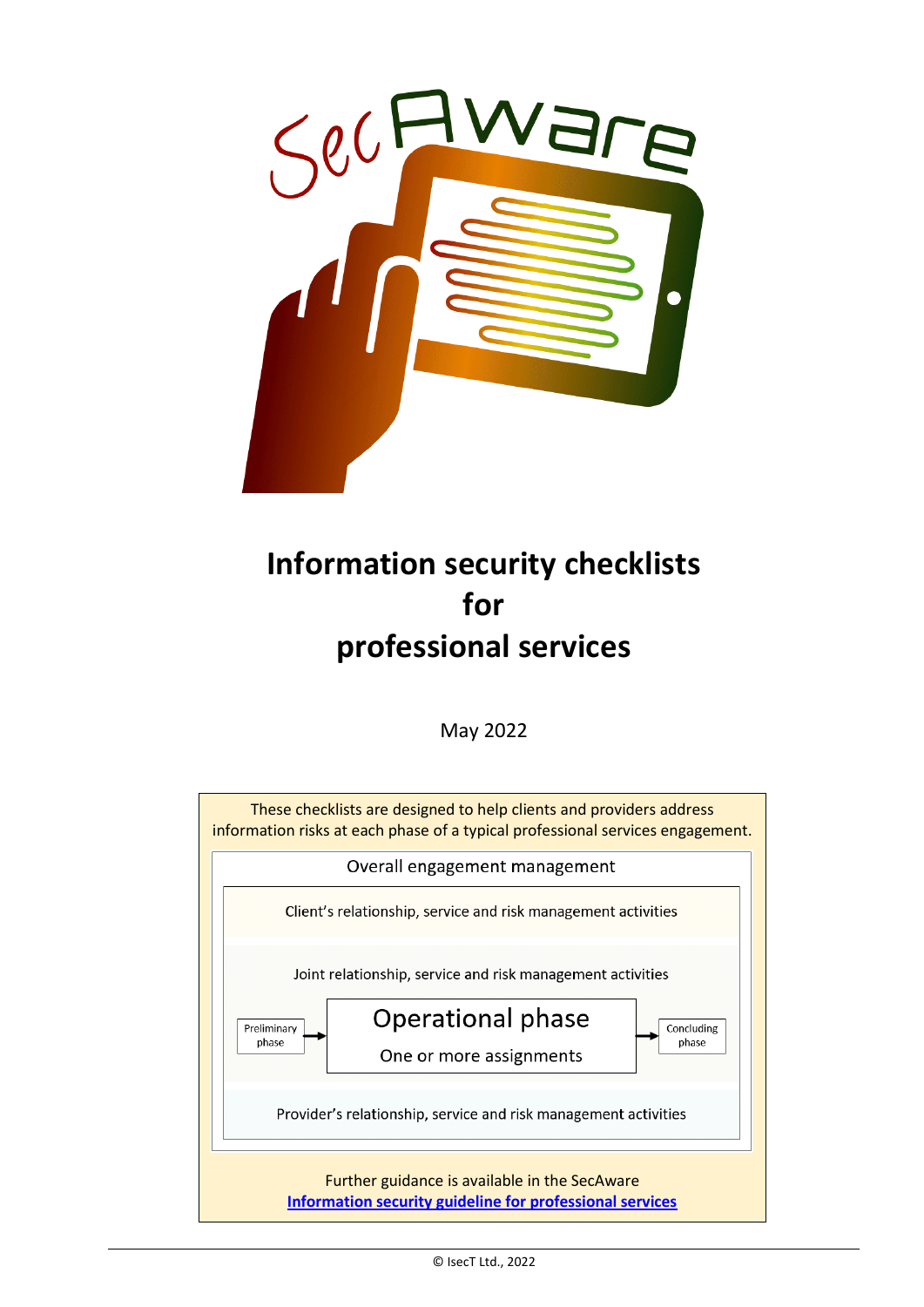

## **Preliminary phase checklist**

Professional services clients and providers can use this checklist as a prompt to identify, consider and address relevant information risk, security and privacy aspects at the commencement of a professional service relationship, determining and agreeing the commercial/working arrangements prior to the operational service provision phase.

- $\Box$  Use applicable policies, procedures, checklists etc. (including this one!)
- $\Box$  Clarify roles and responsibilities for whoever should be involved in the present and subsequent phases (e.g. sales and procurement, information risk and security, management, legal), and inform or engage them
- $\Box$  Identify, consider and evaluate any significant information risks relating to the proposed professional service, alongside commercial, compliance and other risks
	- o Focus on potentially significant, damaging incidents, and the associated threats, vulnerabilities and impacts
	- o Consider obligations to third parties e.g. the principals or data subjects for any personal information, and the stakeholders or owners of valuable or sensitive information in general
	- o Specify key controls as appropriate
	- $\circ$  Ensure that the associated costs are factored into any commercial arrangements (e.g. time required to prepare and review progress reports, hold relationship or risk management meetings, and deal with concerns, issues or incidents)
- $\Box$  Specify whatever information security, privacy, compliance or other controls are required to mitigate key risks at the appropriate level of detail, covering key elements explicitly if appropriate
- $\Box$  Consider the risks arising from the need to disclose details such as service requirements or features, if appropriate pre-qualifying potential counterparties, entering into preliminary nondisclosure agreements, seeking assurances or limiting or delaying the information provided until there is sufficient trust between the parties (e.g. talking in generalities, expressing certain aspects discreetly and verbally rather than in writing)
- $\Box$  Clarify relationship and assignment management arrangements (e.g. regular client-provider meetings, progress reports, periodic invoicing, escalation paths to raise and resolve service issues)
- $\Box$  Discuss relevant risks and controls both internally and with counterparties, clarifying and completing any actions arising
- $\Box$  Conduct due diligence checks e.g. provide and take-up references, validate claimed qualifications, certifications, solvency etc.
- $\Box$  Ensure that relevant aspects are incorporated appropriately into the contract, including the information risk, security and privacy elements of performing, measuring/monitoring and managing the relationship, handling changes, notification and dealing with incidents, and requirements at the conclusion of the assignment or relationship (e.g. persistent obligations towards confidentiality and privacy)
- $\Box$  Prepare financial estimates, quotations, budgets etc. and if necessary seek management authorization
- $\Box$  Execute (sign) the contract and archive a definitive copy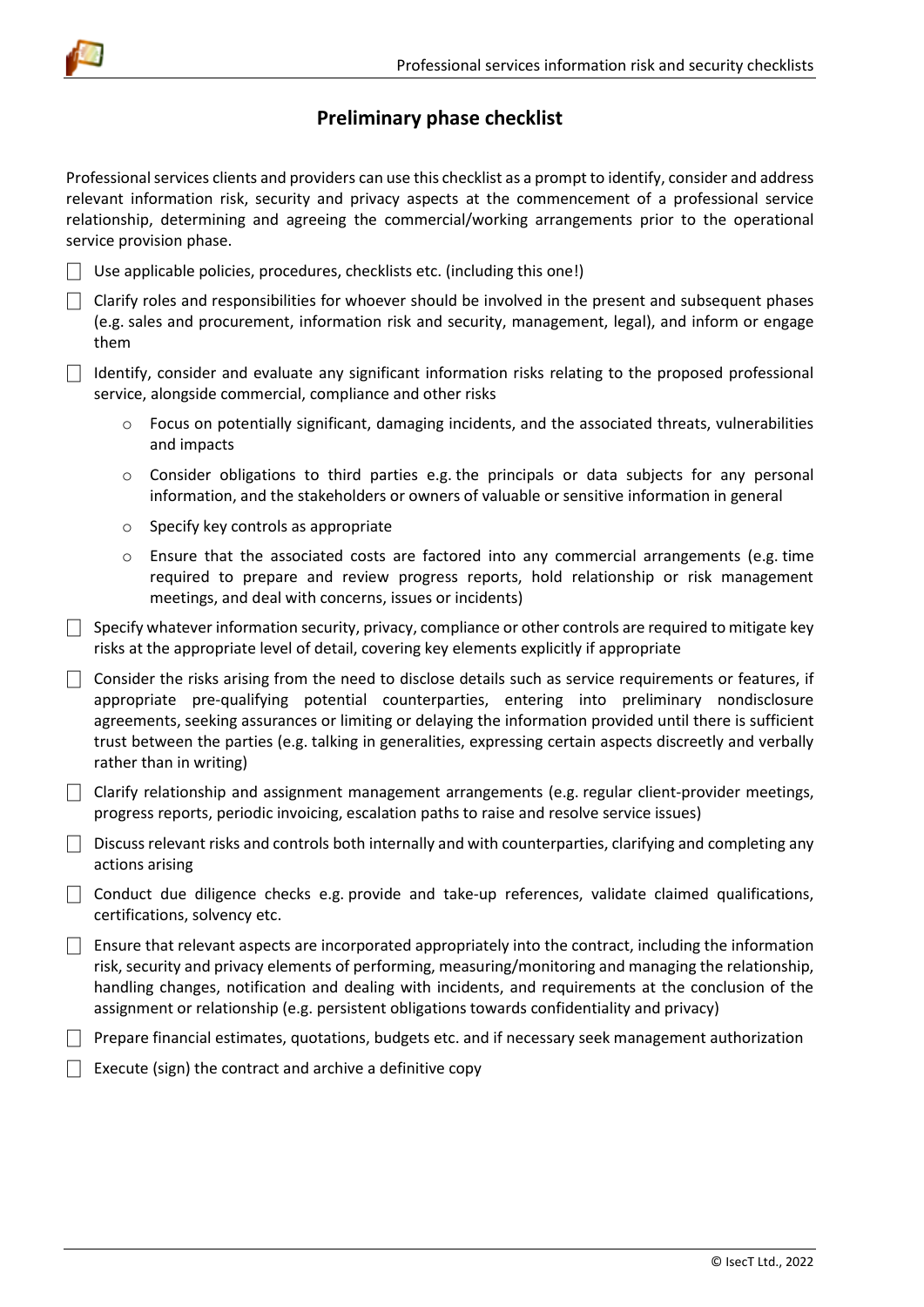

## **Operational phase checklist**

This checklist covers information risk, security and privacy-related activities during the main operational phase of a professional services engagement when the services are being delivered and used/consumed.

During an extended engagement, possibly involving a succession of assignments, it may be worth revisiting this checklist periodically (e.g. once a year or once per assignment), reviewing the information risks and associated management arrangements and controls.

- $\Box$  Comply with contractual and other applicable obligations such as laws, policies, standards and professional codes of conduct
- $\Box$  Operate, manage, maintain and monitor appropriate information security and privacy controls, particularly any key controls specified in the contract or agreement
- $\Box$  Maintain vigilance and awareness towards information risk, security, privacy, compliance and related matters
- $\Box$  When appropriate (e.g. after several months or if there are concerns, issues or incidents), review information risks associated with the engagement and assignment/s, if appropriate updating the controls
- $\Box$  Report and be prepared to respond promptly and appropriately to potential concerns, issues or incidents, such as ignorance, carelessness, accidental or inappropriate disclosures, incompetence, non-compliance or fraud
- $\Box$  Escalate anything significant to your senior management, and if authorized also to the counterparty's management or to relevant third parties
- $\Box$  Maintain the focus on information risk and related matters, perhaps gently or more forcibly reminding participants of their responsibilities as appropriate
- $\Box$  Participate willingly in reviews, audits and re-assessments of information risk-related matters, changing priorities etc.
- $\vert \ \vert$  Look for opportunities to maximise the value derived from or generated by the relationship and assignment, such as avoiding or cost-effectively mitigating unacceptable information risks